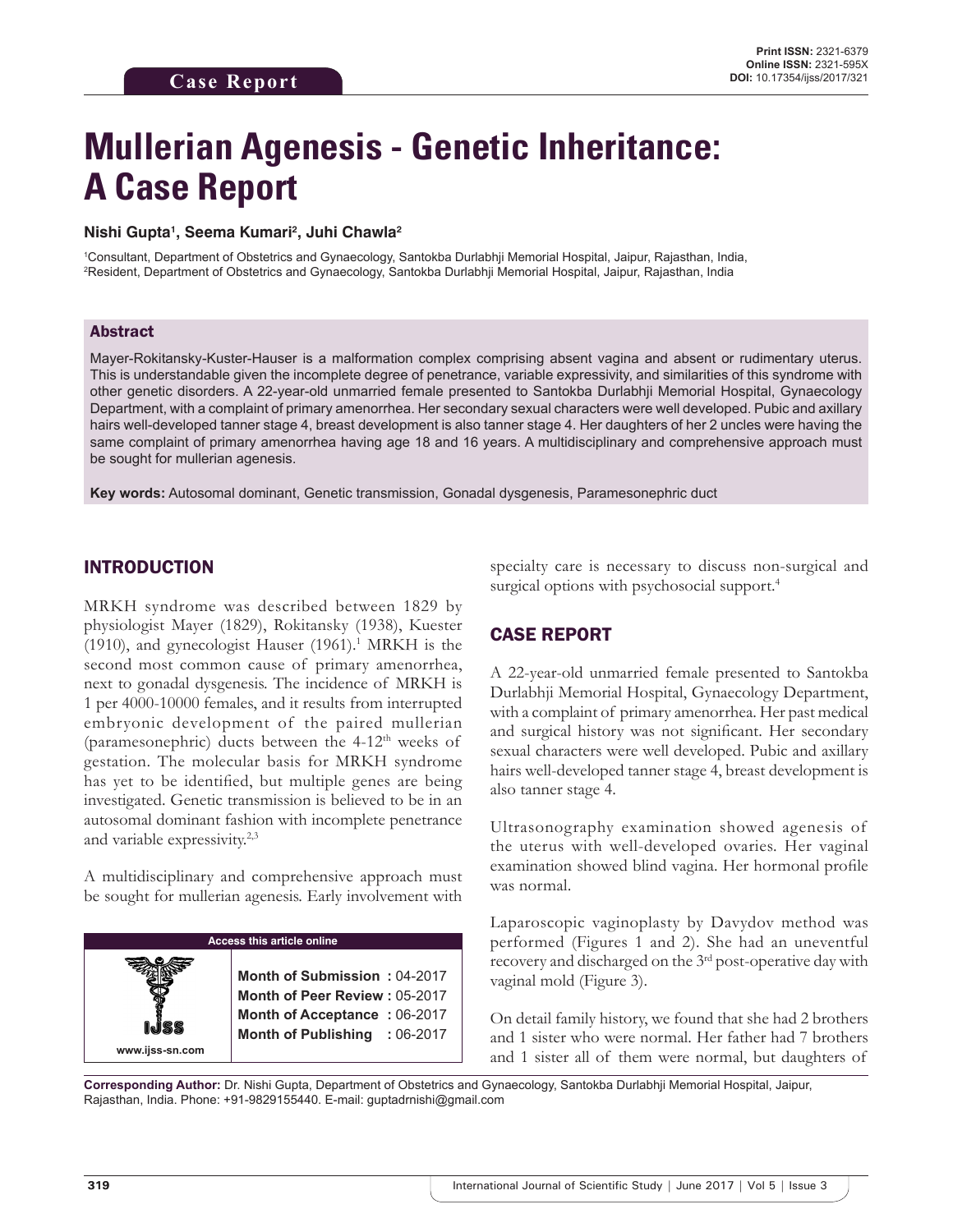

**Figure 1: Intra-abdominal view showing both side ovaries with rudimentary uterus (Mullerian agenesis: Genetic inheritance)**



**Figure 2: Intra-abdominal view after creation of neovagina (Mullerian agenesis: Genetic inheritance)**



**Figure 3: Vaginal view after creation of neovagina (Mullerian agenesis: Genetic inheritance)**

her 2 uncles were having the same complaint of primary amenorrhea having age 18 and 16 years.

#### **DISCUSSION**

First sign of MRKH syndrome is a primary amenorrhea in young women presenting otherwise with normal development of secondary sexual characteristics and normal external genitalia, with normal and functional ovaries, and karyotype (46, XX) without visible chromosomal anomaly. MRKH may be isolated (Type I); however, it is more frequently associated with renal, vertebral, and to a lesser extent, auditory, and cardiac defects (MRKH Type II or MURCS association).<sup>5</sup>

Some studies investigated genetic mutations during the earliest phases of the embryonic development. There have been several assumptions about involved genes, such as Wilms tumor 1 (WT1), PAX2 (it is thought that the WT1 oncosuppressor may act as repressor of the transcription of PAX2), HOXA7–HOXA13 (highly important genetic clusters for the correct embryogenesis) [9], and pre-B-cell leukemia homeobox 1 (PBX1), although some researches on direct implications of these genes have not given certain outcomes; the wingless-type MMTV integration site family, member 4 (WNT4) gene seems to be surely involved, since it intervenes on embryonic genital female development with a specific function.<sup>6,7</sup>

Shokeir investigated 10 families with several members affected by MRKH syndrome. In the majority of them, there were some affected paternal relatives, raising the possibility of an autosomal dominant inheritance with sex-limited (female) expression and incomplete penetrance. It was suggested that female carriers develop mullerian abnormalities, whereas male carriers do not manifest any deleterious effect.

The genetic basis of MRKH syndrome is largely unknown. Array comparative genomic hybridization (CGH) analyses have detected submicroscopic imbalances at 1q21.1, 4q34-qter, 17q12, 22q11.21, and Xq21.31. Recurrent changes have also been identified at 22q11q21.1 and 17q12.1. However, analysis of candidate genes has been inconclusive.

## **CONCLUSION**

MRKH is a malformation complex comprising absent vagina and absent or rudimentary uterus. This is understandable given the incomplete degree of penetrance,